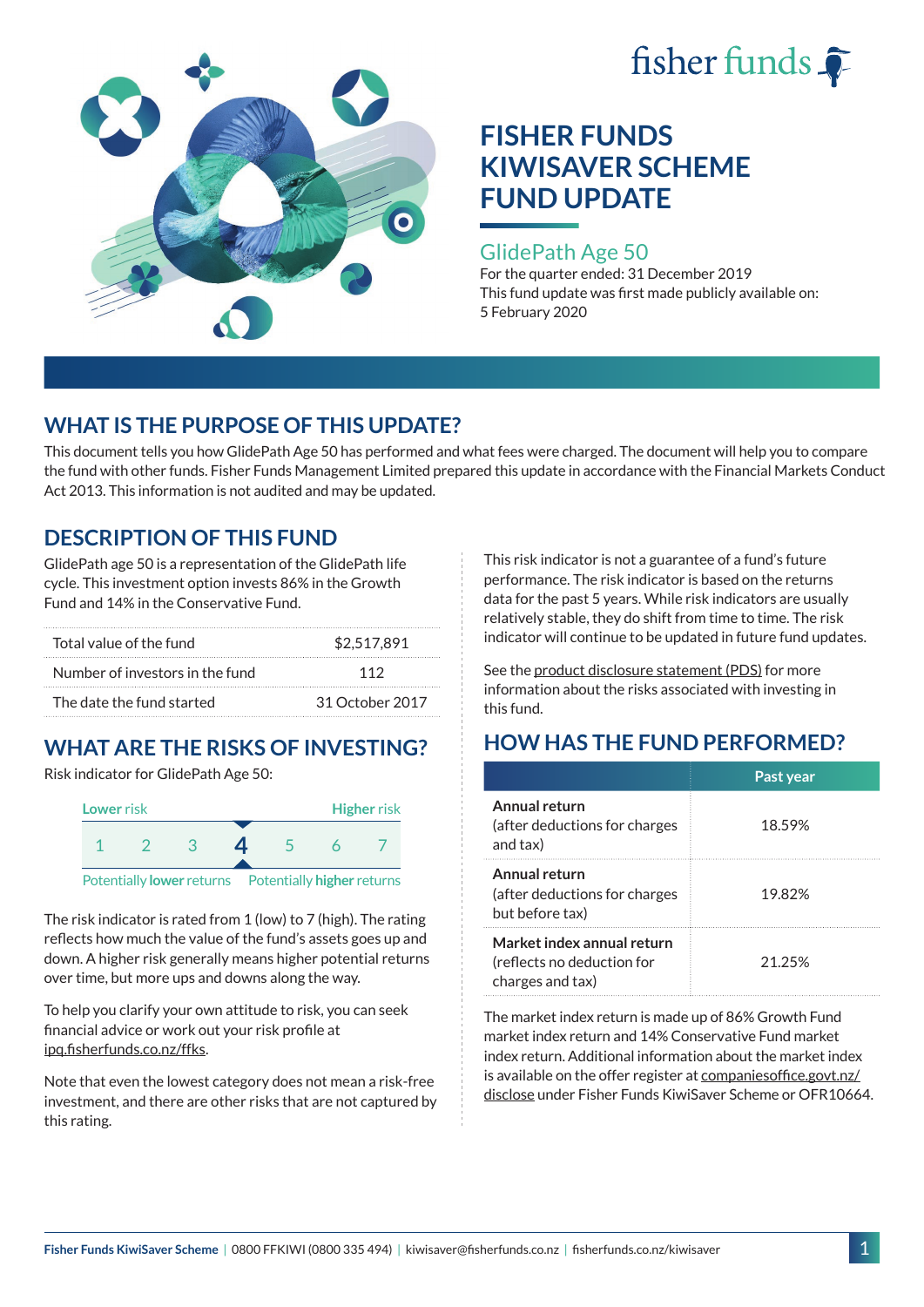# **ANNUAL RETURN GRAPH**



This shows the return after fund charges and tax for each year ending 31 March since the fund started. The last bar shows the average annual return since the fund started, up to 31 December 2019.

**Important:** This does not tell you how the fund will perform in the future.

Returns in this update are after tax at the highest prescribed investor rate (PIR) of tax for an individual New Zealand resident. Your tax may be lower. The market index return reflects no deduction for charges and tax.

#### **WHAT FEES ARE INVESTORS CHARGED?**

Investors in GlidePath Age 50 are charged fund charges that include GST. In the year to 31 March 2019 these were:

|                                                | % of net asset value   |
|------------------------------------------------|------------------------|
| <b>Total fund charges</b>                      | 1.35%                  |
| Which are made up of:                          |                        |
| Total management and<br>administration charges | 1.04%                  |
| Including:                                     |                        |
| Manager's basic fee                            | 0.94%                  |
| Other management and<br>administration charges | 0.10%                  |
| Total performance-based fees <sup>1</sup>      | 0.31%                  |
| Other charges:                                 | \$ amount per investor |
| Annual account fee                             | ፍ36                    |

Small differences in fees and charges can have a big impact on your investment over the long term.

### **EXAMPLE OF HOW THIS APPLIES TO AN INVESTOR**

Sarah had \$10,000 in the fund at the start of the year and did not make any further contributions. At the end of the year, Sarah received a return after fund charges were deducted of \$1,859 (that is 18.59% of her initial \$10,000). Sarah also paid \$36 in other charges. This gives Sarah a total return after tax of \$1,823 for the year.

### **WHAT DOES THE FUND INVEST IN? Actual investment mix**

This shows the types of assets that the fund invests in.



#### **Target investment mix**

This shows the mix of assets that the fund generally intends to invest in.